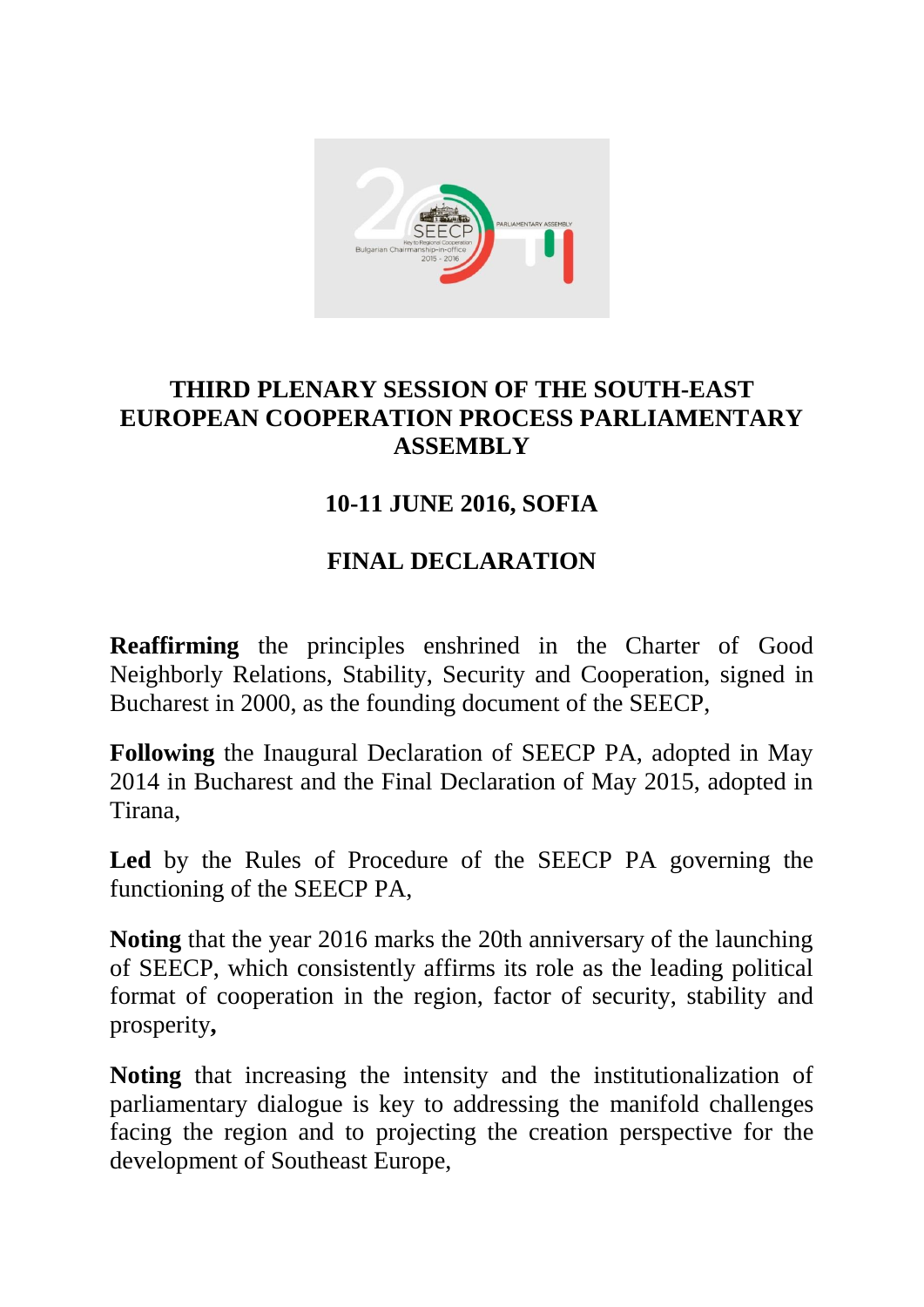**Reaffirming** the importance and the role of parliaments in actively contributing to the promotion of the further enlargement of the European Union encouraging the exchange of expertise and experience with SEECP parliaments of non EU Member States,

**Appreciating** the increase of the visibility of SEECP among the EU institutions as an important factor for the successful European and Euro-Atlantic integration of the SEE region,

**Highly appreciating** the initiated dialogue for further strengthening the cooperation between SEECP PA and the European Parliament as an important step towards the realization of the priorities of the Assembly,

**Noting** the importance of deepening the relations of SEECP PA with citizens of the region and especially with young people as a guarantee for the promotion and implementation of democratic reforms and increasing the efficiency and transparency in the work of the Assembly,

**Welcoming** the reports and confirming the Resolutions of the General Committees on Economy, Energy and Infrastructure, and Social Affairs, Education, Science and Research,

## **SEECP PA:**

**1. Calls on** the SEECP parliaments to work actively for the development of the SEECP PA into a wide platform of parliamentary cooperation promoting the formulation and implementation of EU relevant policies based upon lessons learned and best practices of SEECP participants,

**2. Expresses** its full support for the efforts made by the non EU Member States, to bring their legislative framework in line with EU law and welcomes the progress they have achieved in this regard,

**3. Calls on** the EU and the SEECP PA participants to combine their efforts for a more active communication aimed at mobilizing the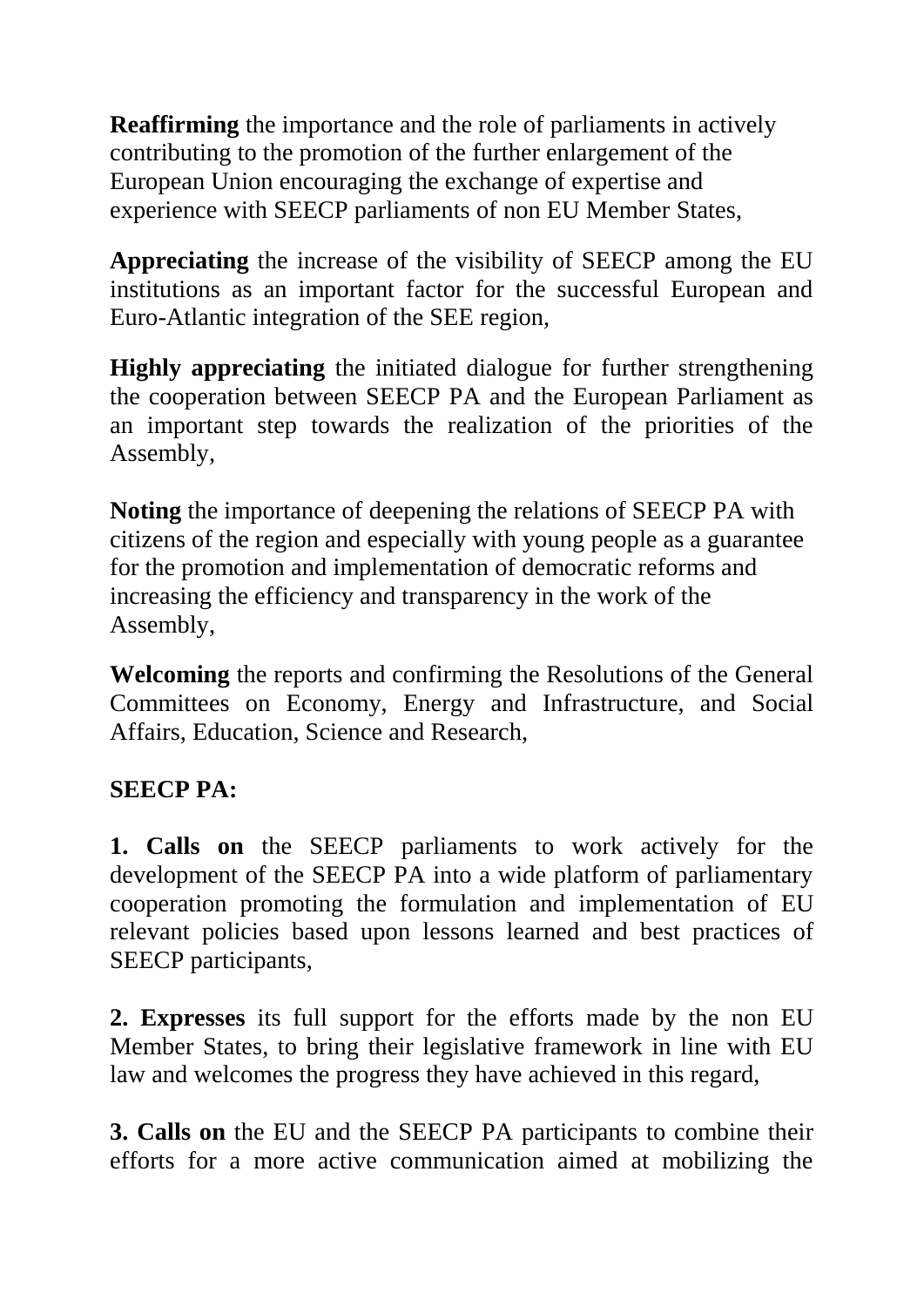political and public support for the necessary reforms ensuring longterm stability, democracy, rule of law, prosperity and good neighbourly relations,

**4. Welcomes** the meeting held on March 21, 2016 between SEECP PA and the Foreign Affairs Committee of the European Parliament as a first step in the efforts to build continuous cooperation between SEECP PA and EP,

**5. Calls on** SEECP PA and the EU Parliament to continue to develop their cooperation towards building a sustainable mechanism of interaction and welcomes the opportunities for joint activities outlined at the above-mentioned meeting**:** 

- **- regular discussions or relevant debates** on various topics in order to support and accelerate the process of EU accession of the SEECP participants,
- **- annual exchange of views** with representatives of the SEECP PA during one of the meetings of the Committee on Foreign Affairs of the European Parliament during the Spring session or before the presentation of countries specific reports,
- **- ad-hoc participation** of MEPs in the activities of the SEECP PA including Plenary sessions, hearings and other events, including on issues of mutual interest in their agenda,
- **exchanging information** and expertise between SEECP PA and the European Parliament/Committee on Foreign Affairs,
- **inviting representatives of the SEECP PA** to events /conferences, seminars, etc./ organized by the Directorate for Democracy Support of the European Parliament in Brussels and in the countries engaged in the enlargement process or pursuing reforms for advancing on the European path.

6. **Acknowledging** that international protection should be insured for those in need, while at the same time respecting the dignity and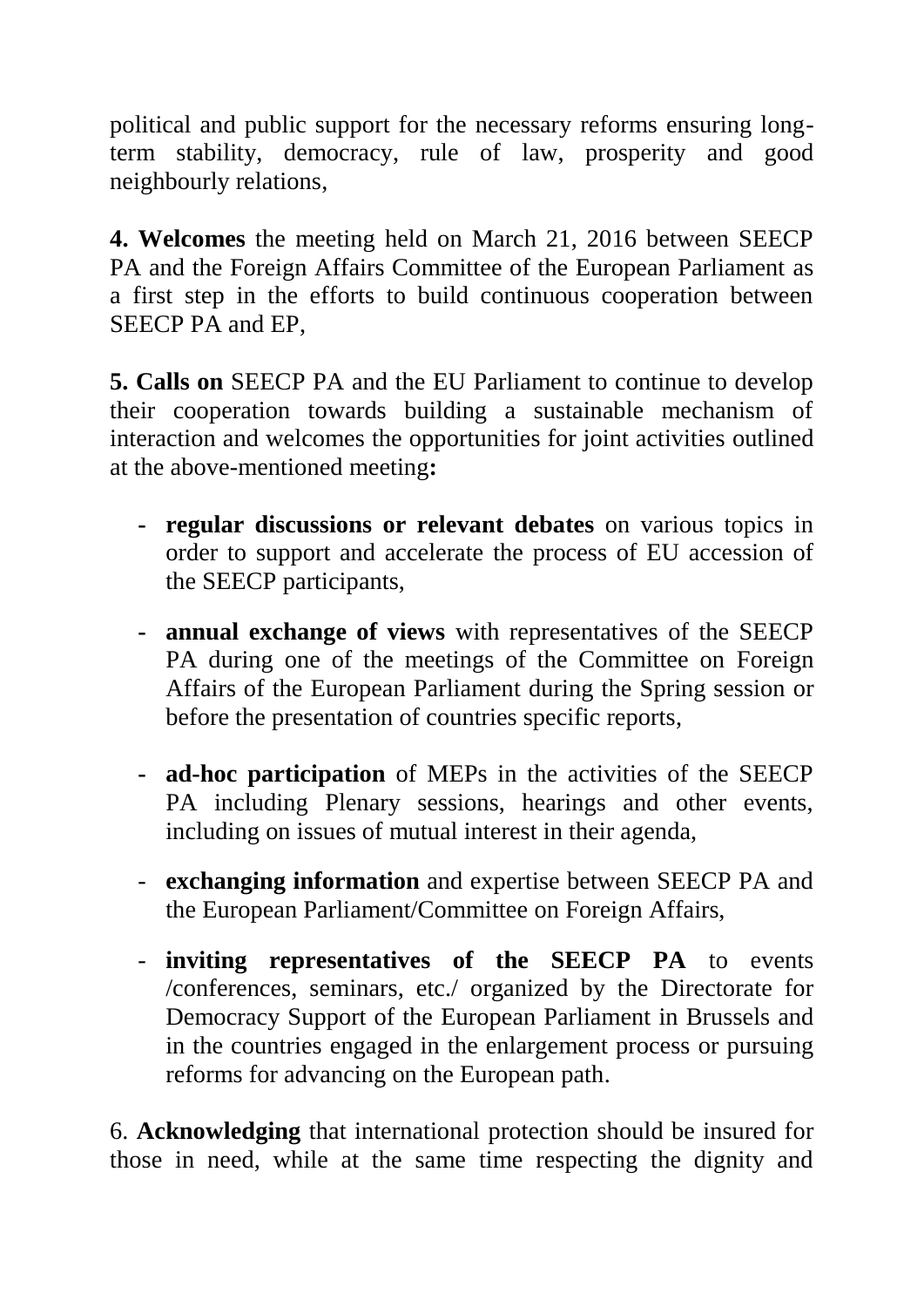human rights of migrants not in need of international protection, calls on the European institutions and the SEECP PA participants to work together to curb migration pressure in Europe through strengthening the regional dialogue and cooperation with the full involvement of the most affected countries in the region in the efforts to find a commonly acceptable solution, by attaching particular importance to effective border management, access to legally safe and efficient asylum procedures while ensuring a fair burden-sharing system, to the implementation of existing commitments in dealing with migration and the effective implementation of readmission agreements,

**7. Highlights** the need to deal effectively with terrorism and violent extremism, and calls for action in accordance with international law against those who sponsor or provide support to terrorist groups or harbour them,

**8. Calls for** a regular exchange of information and opinions between parliaments of the SEECP regarding current issues on the international political agenda and for producing and publishing common positions of the Assembly,

**9. Supports** the role of the SEECP parliaments in the facilitation and implementation of the relevant EU legislation related to macroregional strategies that underlie effective cross-border cooperation and the development of leading infrastructure projects,

**10. Emphasizes** the need to raise citizens' awareness and participation in strengthening the cooperation in Southeast Europe, as well as strengthening people to people contacts, particularly among young people in the region as a bridge between different nations and cultures,

**11. Highly appreciates** the active participation in the essay contest "Young people from SEE for prosperity of the region" and is committed to further support projects and initiatives in the field of youth policies, education and university cooperation,

**12. Confirms** that, until having a fully functional Secretariat and an operational budget, the parliament holding the Chairmanship-in-